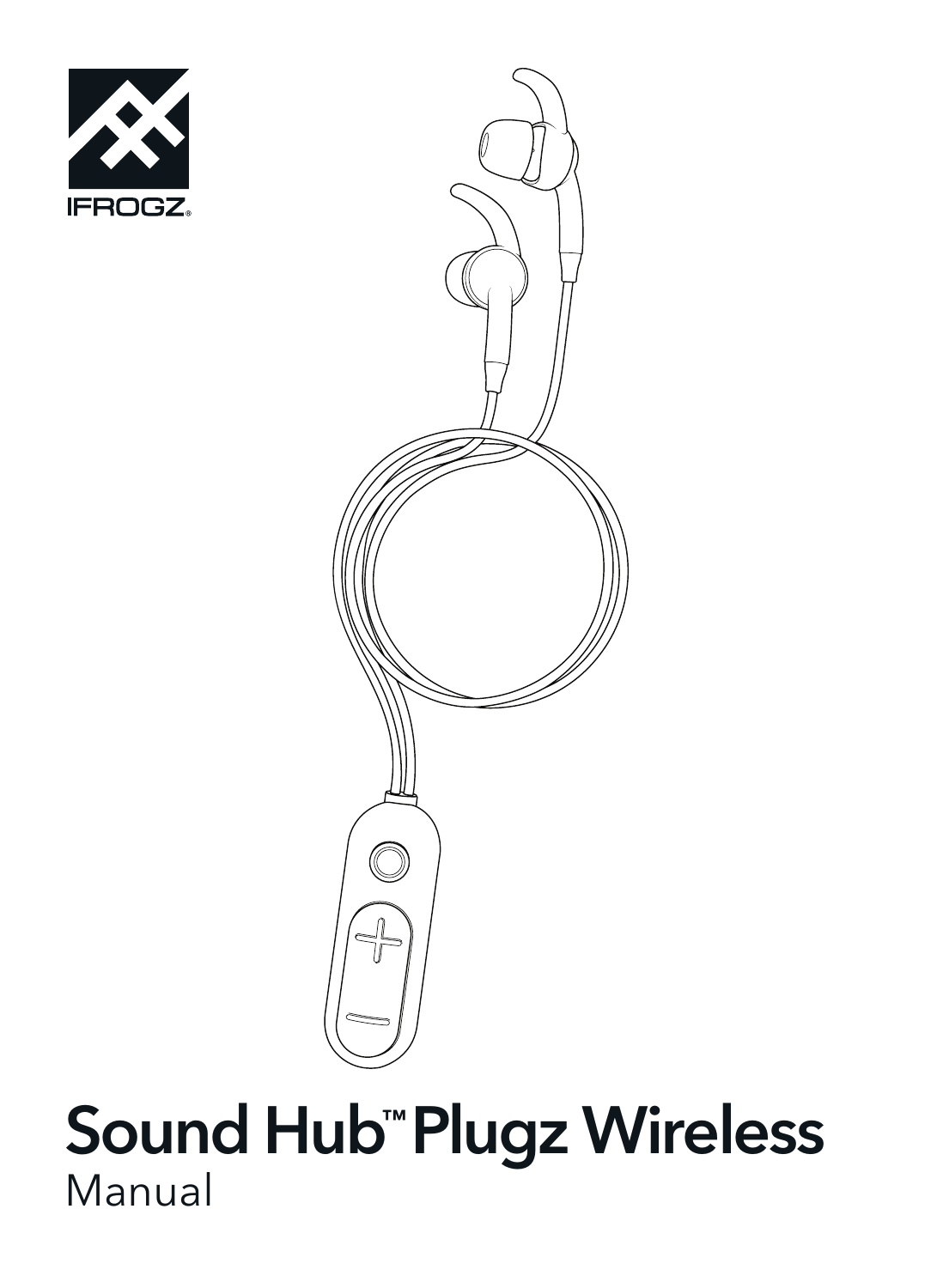1 2

#### Introduction

Here's how to get the most out of your new Sound Hub Plugz Wireless earbuds. To download a complete manual, visit www.zagg.to/manuals.

#### Power and Pair

- 1. Press and hold the Hub button for five seconds until the light flashes red and white, indicating pairing mode. The next time you turn the earbuds on, you only need to press and hold the Hub button for two seconds.
- 2. Ensure your device's Bluetooth® connection is on and select "IFROGZ Sound Hub Plugz." Complete any additional pairing steps based on your device.
- 3. To turn your earbuds off, press and hold the Hub button for two seconds. The LED will flash red until they are powered off.
- 3

#### Wireless Hub

Your Sound Hub Plugz Wireless earbuds feature a wireless control that houses all the music and call controls for easy access. When you're not using your earbuds, the magnetic storage clip makes cable management easy; simply wrap the earbud cables around the wireless control and secure them in place with the storage clip.

Whether they're in your ears or in your pocket, the Sound Hub Plugz Wireless earbuds are made to move. Here's a quick reference for how to use the wireless control.

#### Button Functions:

Hub Button

- Quick press Play/Pause/Answer call/End call
- Medium press Voice control (Siri and Android)
- Long press Power on/Power off/Deny call

Plus Button

- Quick press Volume up
- Long press Track next song

Minus Button

- Quick press Volume down
- Long press Track previous song



## Charge 4

To charge your earbuds, connect the micro USB end of the included charging cable to the port on the wireless hub and the USB end to your preferred USB outlet. The LED will light red while they are charging and will turn off when they are fully charged.

#### **NOTE: DO NOT EXPOSE THE PRODUCT TO WATER.**

©2018 ZAGG Inc All Rights Reserved | NASDAQ: ZAGG | MADE IN CHINA The Bluetooth® word mark and logos are registered trademarks owned by Bluetooth SIG, Inc. and any use of such marks by ZAGG Inc is under license. Siri is a trademark of Apple Inc. Android is a trademark of Google LLC. IFROGZ, the IFROGZ logo, and Sound Hub are trademarks of ZAGG IP Holding Co., Inc.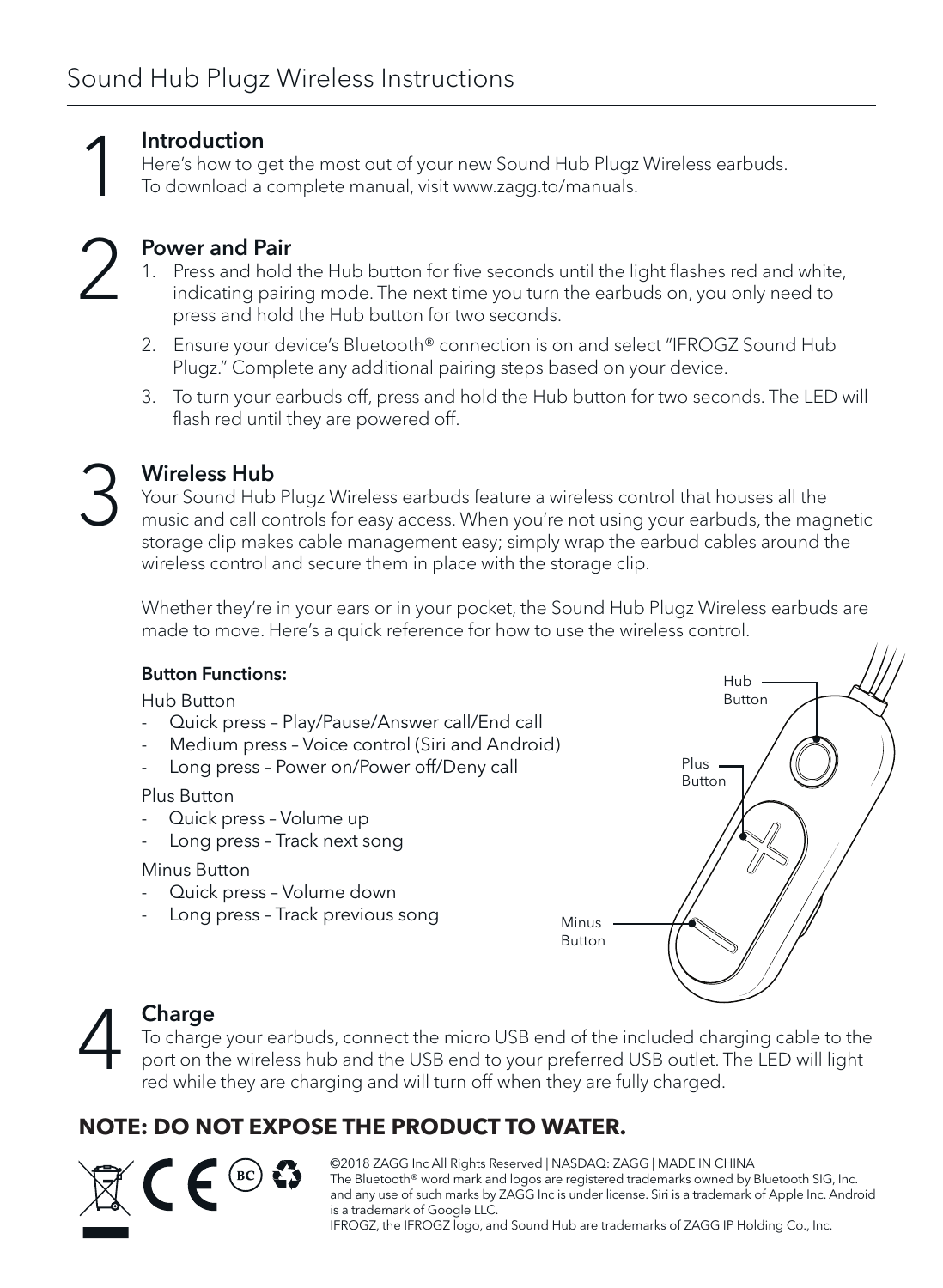

#### Introduction

Introduction<br>
Les écouteurs de Sound Hub Plugz Wireless vous permettent de brancher dans votre<br>
musique - sans les fils. Voici comment profiter au maximum parti d'eux. Pour télécharger<br>
un manuel complet visitez www.zaga t un manuel complet, visitez www.zagg.to/manuals.

#### Alimenter et jumeler

- 1. Appuyez et maintenez le bouton Hub jusqu'à ce que la LED clignote rouge et bleu.
- 2. Assurez-vous que la connexion de Bluetooth® de votre appareil est alimentée et sélectionnez "IFROGZ Sound Hub Plugz". Remplissez tous les étapes de jumelage supplémentaires en fonction de votre appareil. La LED clignote en bleu toutes les cinq secondes pendant que vos écouteurs sont allumés et appariés.
- 3. Pour éteindre vos écouteurs, appuyez et maintenez le bouton Hub pendant six secondes. La LED clignote en rouge jusqu'à ce qu'ils soient éteints.
- 4. La prochaine fois que vous allumerez les écouteurs, il se connectera automatiquement à votre appareil.

## Centre sans fils 3

Vos écouteurs de Sound Hub Plugz Wireless disposent d'un centre sans fils qui abrite tous les contrôles de musique et d'appel pour un accès facile. Lorsque vous ne l'utilisez pas vos écouteurs, le champ magnétique de storage clip rend la gestion des câbles facile; tout simplement envelopper les câbles des écouteurs autour du centre sans fils et sécurisé en place avec le storage clip. Lorsque qu'ils soient dans vos oreilles ou dans votre poche, les écouteurs de Sound Hub Plugz Wireless ont été faits pour se déplacer. Voici une référence rapide pour savoir comment utiliser le centre sans fils :

#### Fonctions des boutons :

#### Bouton Hub

- Presse rapide Lecture/Pause/Répondre à un appel/Terminer appel
- Presse moyenne Contrôle vocal (Siri et Android)
- Appui long Alimenter/Éteindre/Refuser appel

#### Bouton Plus

- Presse rapide Volume augmente
- Appui long Chanson suivante

#### Bouton Moins

- Presse rapide Volume diminue
- Appui long Chanson précédente

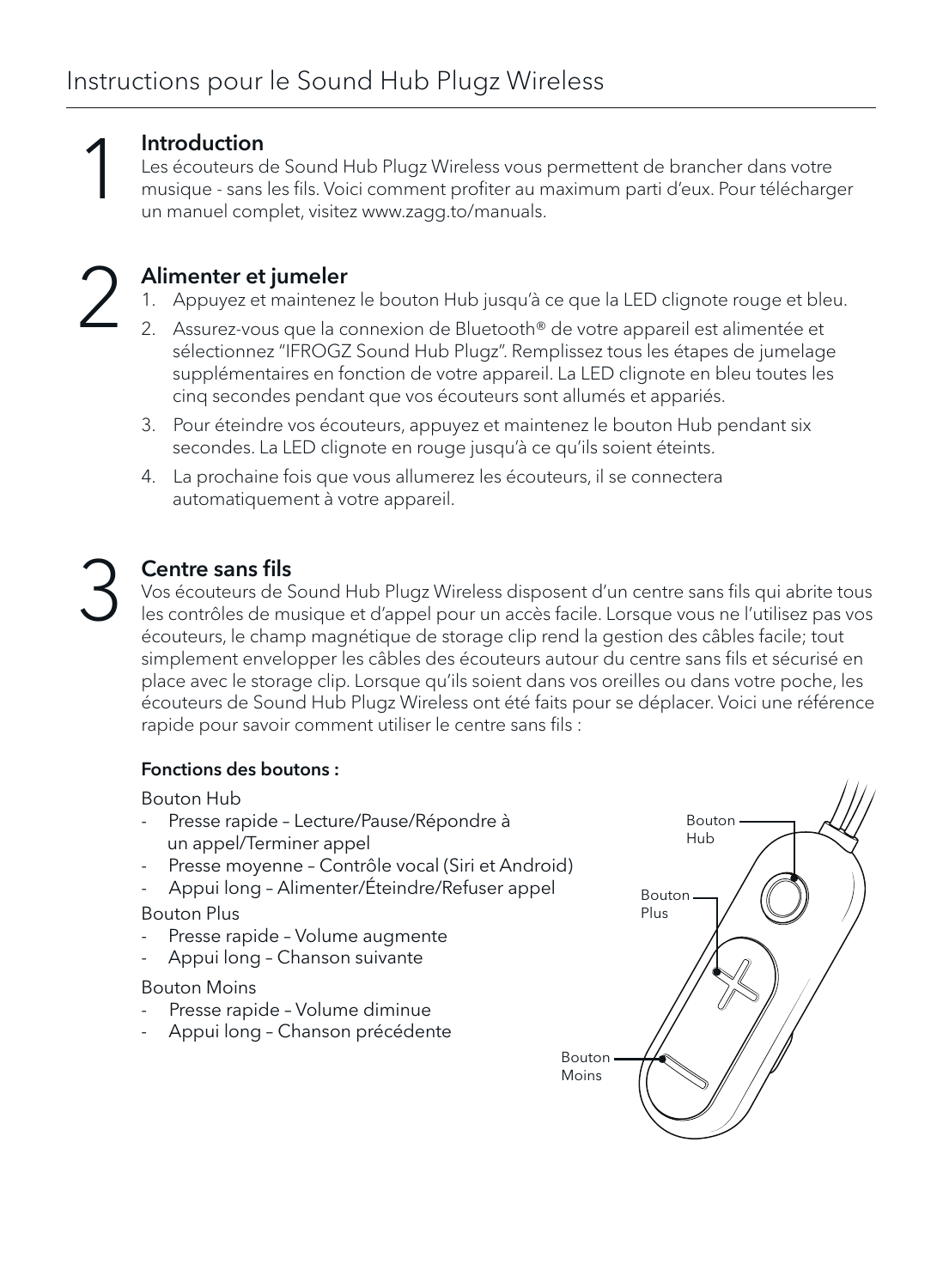

#### Charger

Pour charger vos écouteurs, connectez l'extrémité de micro USB du câble de charge fourni au port à la fin du centre sans fils et l'extrémité d'USB à votre prise USB préféré. La LED va être rouge pendant qu'ils sont en charge et éteindre quand ils sont complètement chargés.

#### **NOTE : ÉVITER QUE LE PRODUIT RENTRE EN CONTACT AVEC DE L'EAU.**



©2018 ZAGG Inc Tous droits réservés | NASDAQ : ZAGG | FABRIQUÉ EN CHINE La marque verbale et les logos de Bluetooth® sont des marques déposées appartenant à Bluetooth SIG, Inc. et toute utilisation de ces marques par ZAGG Inc est sous licence. Siri est une marque de commerce d'Apple Inc. Android est une marque de commerce de Google LLC. IFROGZ, le logo IFROGZ et Sound Hub sont des marques de commerce de ZAGG IP Holding Co., Inc.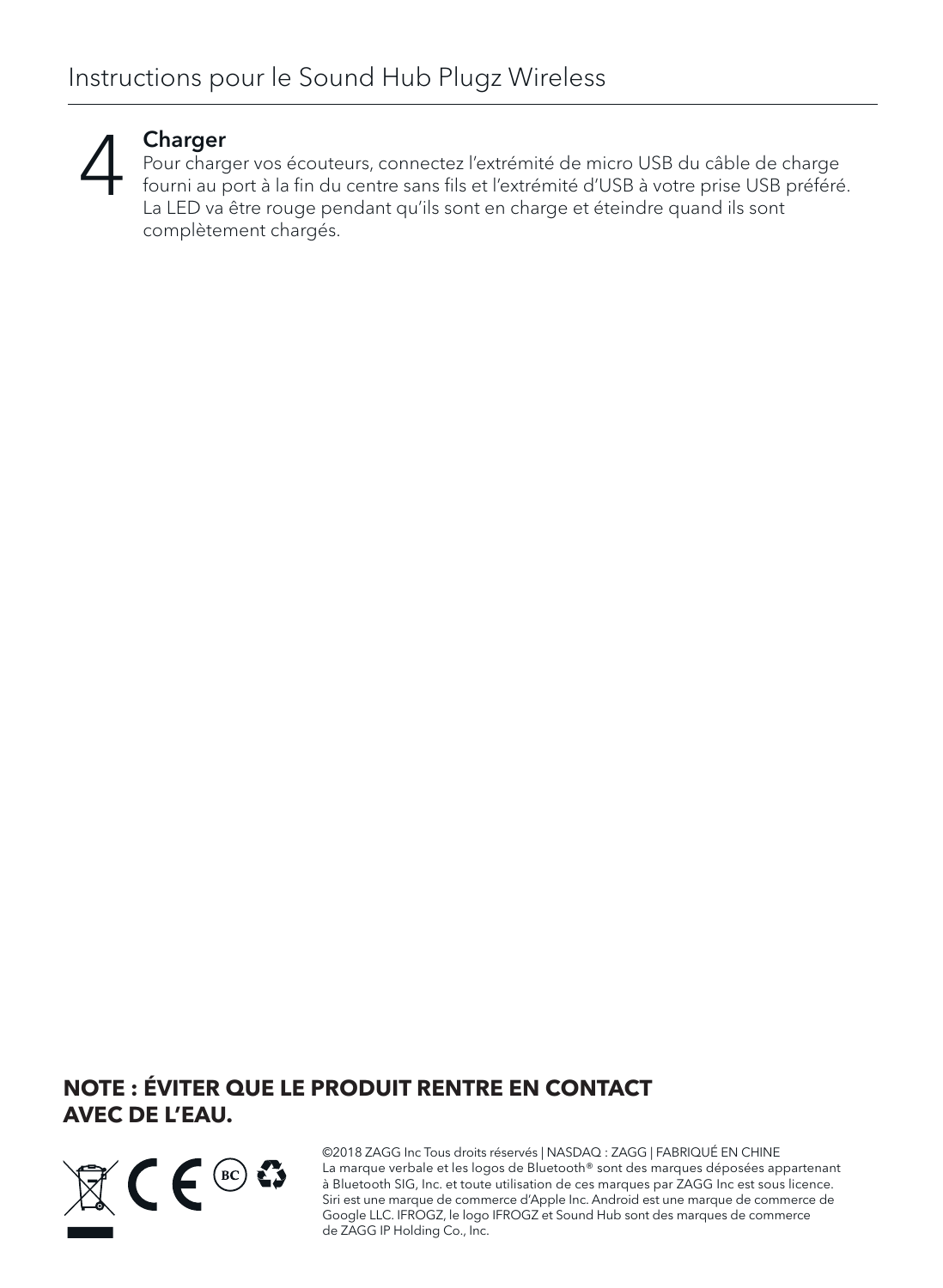#### Introducción

**1 Introducción**<br>
Los auriculares Sound Hub Plugz Wireless te permiten conectar toda tu música sin cables.<br>
A continuación te mostramos cómo sacarles el máximo partido. Para descargarte un manual completo, visita www.zaca manual completo, visita www.zagg.to/manuals.

## Encendido y conexión 2

- 1. Mantén pulsado el botón de Hub hasta que el LED parpadee en color rojo y azul.
- 2. Asegúrate de que la conexión Bluetooth® del dispositivo está activada y selecciona "IFROGZ Sound Hub Plugz". Completa cualquier otro paso adicional de conexión dependiendo del dispositivo que tengas. El LED parpadeará en color azul cada cinco segundos mientras los auriculares están encendidos y conectados.
- 3. Para apagar los auriculares, mantén pulsado el botón de Hub durante seis segundos. El LED parpadeará en color rojo hasta que se apaguen.
- 4. La próxima vez que enciendas los auriculares se conectarán automáticamente a tu dispositivo.

# 3

#### Hub inalámbrico

Los auriculares Sound Hub Plugz Wireless cuentan con un hub que almacena toda la música y los controles de llamada para acceder a ellos fácilmente. Cuando no usas los auriculares, el storage clip magnético hace que gestionar el cable sea muy sencillo, simplemente enrolla los cables alrededor del hub inalámbrico y sujétalos con el storage clip. Tanto si los llevas puestos como si están guardados en tu bolsillo, los auriculares Sound Hub Plugz Wireless están hechos para moverse. A continuación mostramos una guía rápida de referencia de cómo usar el hub inalámbrico:

#### Funciones de los botones:

Botón Hub

- Pulsación rápida Reproducción/Pausa/ Responder llamada/Finalizar llamada
- Pulsación media Control de voz (Siri y Android)
- Pulsación larga Encendido/Apagado/ Rechazar llamada

#### Botón Superior

- Pulsación rápida Subir volumen
- Pulsación larga Pasar a la siguiente canción

#### Botón Inferior

- Pulsación rápida Bajar volumen
- Pulsación larga Pasar a la canción anterior

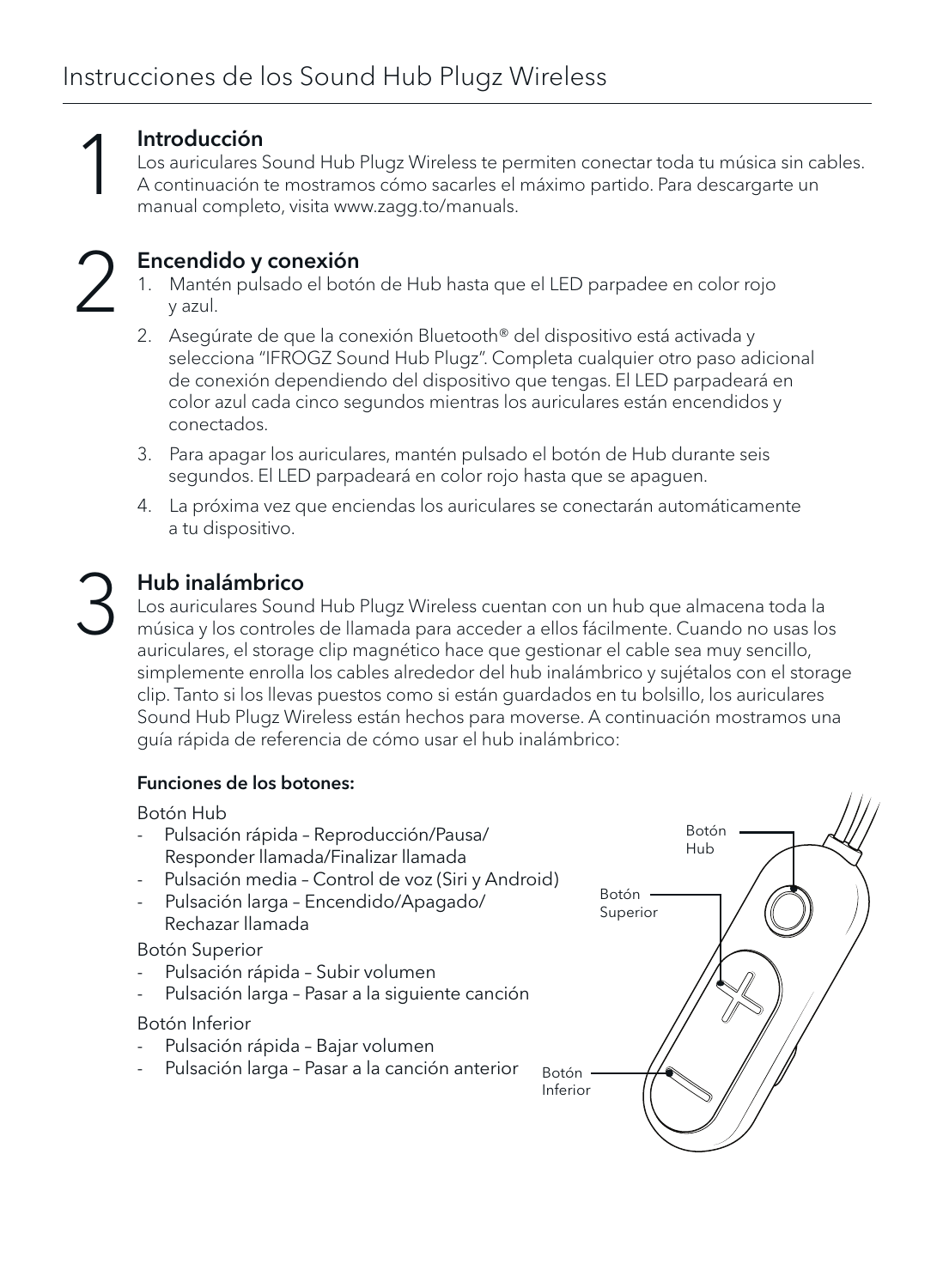

#### Carga

Para cargar los auriculares, conecta el extremo micro USB del cable de carga al puerto del extremo del hub inalámbrico y el extremo USB a la toma USB que prefieras. El LED se iluminará en color rojo mientras se cargan y se apagará cuando estén cargados completamente.

#### **NOTA: NO EXPONGA EL PRODUCTO AL AGUA.**



©2018 ZAGG Inc Todos los derechos reservados | NASDAQ: ZAGG | FABRICADO EN CHINA La identidad gráfica y los logotipos de Bluetooth® son marcas registradas de Bluetooth SIG, Inc. y cualquier utilización de tales marcas por ZAGG Inc se efectúa bajo licencia. Siri es una marca comercial de Apple Inc. Android es una marca comercial de Google LLC. IFROGZ, el logotipo de IFROGZ y Sound Hub son marcas comerciales de ZAGG IP Holding Co., Inc.